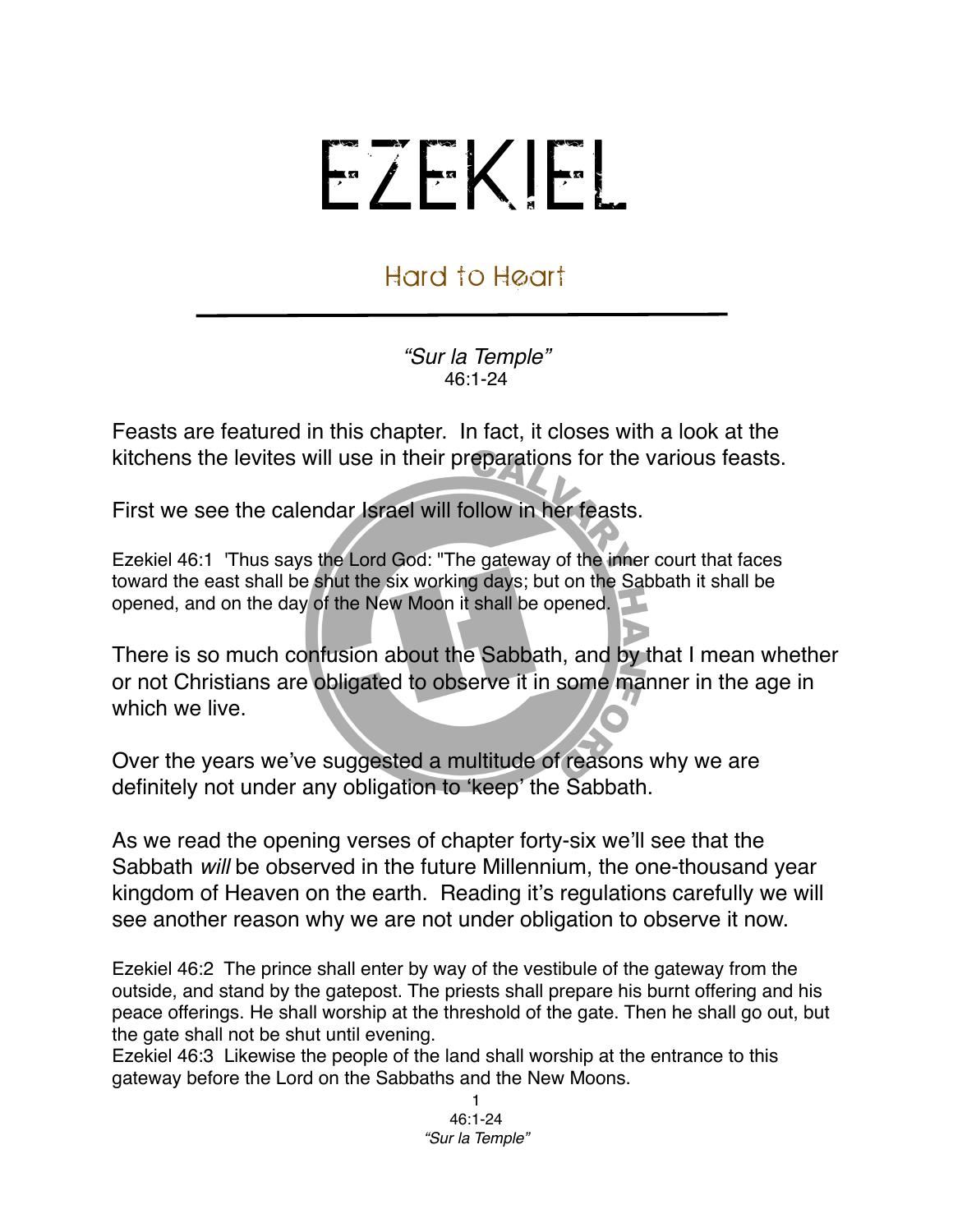Ezekiel 46:4 The burnt offering that the prince offers to the Lord on the Sabbath day shall be six lambs without blemish, and a ram without blemish; Ezekiel 46:5 and the grain offering shall be one ephah for a ram, and the grain offering for the lambs, as much as he wants to give, as well as a hin of oil with every ephah.

If you haven't been here for our recent studies, we've established that "the prince" is King David in his resurrected body acting as a co-regent with Jesus Christ. These verses tell us how David will conduct the offerings for the weekly Sabbath.

Here is something else essential to remember about the Sabbath. It involved a lot more than doing no work, resting as it were. **It required sacrifices be offered.** And not just any sacrifices, in any place, by anybody! CALL

Listen to Numbers 28:9-10.

Numbers 28:9 'And on the Sabbath day two lambs in their first year, without blemish, and two-tenths of an ephah of fine flour as a grain offering, mixed with oil, with its drink offering -

Numbers 28:10 this is the burnt offering for every Sabbath, besides the regular burnt offering with its drink offering.

This very particular sacrifice and offerings could only be made by a Levitical priest at the prescribed place, the Temple altar.

Here's the thing. Seventh-day groups, like the Adventists but there are others, want to burden you with their Sabbath-keeping regulations. **But they are not, and they can not, observe the Sabbath as it was prescribed!** It requires the burnt offering be made by a Levite at the Temple.

Listen, if we can simply make-up our own rules about how to observe the weekly Sabbath, **then it's not something God has prescribed, is it?**

Here is what one author wrote: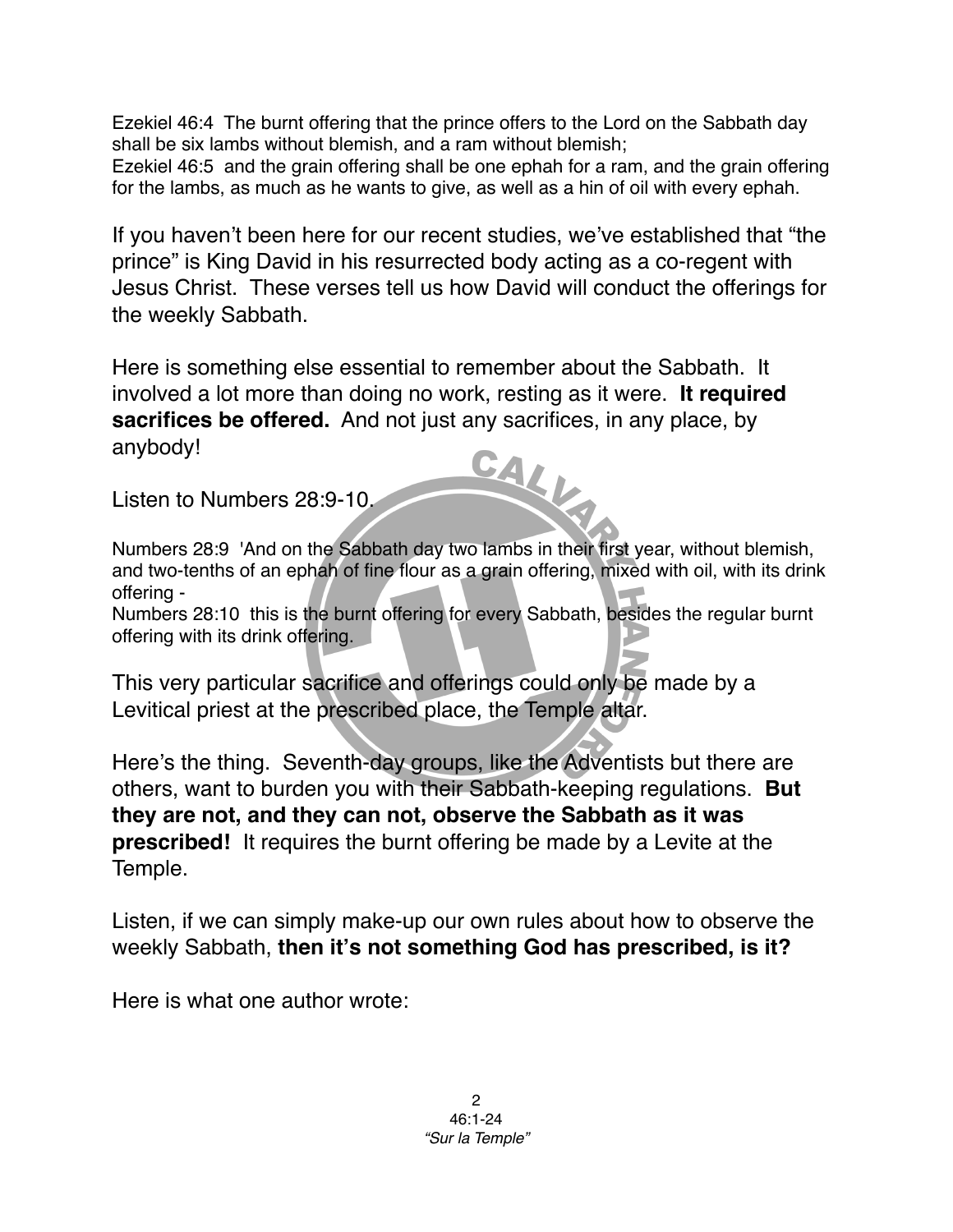To "keep" the Sabbath today is to simply rest from your own efforts to save, heal, preserve, or deliver yourself by your own works. The true "rest" is to rest by trusting in the sure promises of God found in the New Covenant.

In the church age we have entered into the spiritual rest of ceasing from form and ritual and such. To try to observe the Sabbath is, in my mind, counter-productive. It subtracts from the freedom we have in Christ. Instead of rest we add works. Don't do it.

Once again I'd quote the conclusions of the Church Council at Jerusalem in the first century.

Acts 15:28 For it seemed good to the Holy Spirit, and to us, to lay upon you no greater burden than these necessary things:

Acts 15:29 that you abstain from things offered to idols, from blood, from things strangled, and from sexual immorality. If you keep yourselves from these, you will do well. Farewell.

Acts 15:30 So when they were sent off, they came to Antioch; and when they had gathered the multitude together, they delivered the letter.

Acts 15:31 When they had read it, they rejoiced over its encouragement.

## Sabbath? No! *No Sabbath for you!*

In verse one there was a mention of the New Moon. Israel followed a lunar calendar and so the phases of the moon were significant. The next three verses address the sacrifices for the time of the New Moon.

Ezekiel 46:6 On the day of the New Moon it shall be a young bull without blemish, six lambs, and a ram; they shall be without blemish.

Ezekiel 46:7 He shall prepare a grain offering of an ephah for a bull, an ephah for a ram, as much as he wants to give for the lambs, and a hin of oil with every ephah. Ezekiel 46:8 When the prince enters, he shall go in by way of the vestibule of the gateway, and go out the same way.

Let me quote some stuff from a Jewish website.

The Jewish calendar is lunar, with each month beginning on the new moon. The new months used to be determined by observation. When the new moon was observed, the Sanhedrin declared the beginning of a new month and sent out messengers to tell people when the month began. People in distant communities could not always be notified of the new moon (and therefore, of the first day of the month), **so they did not**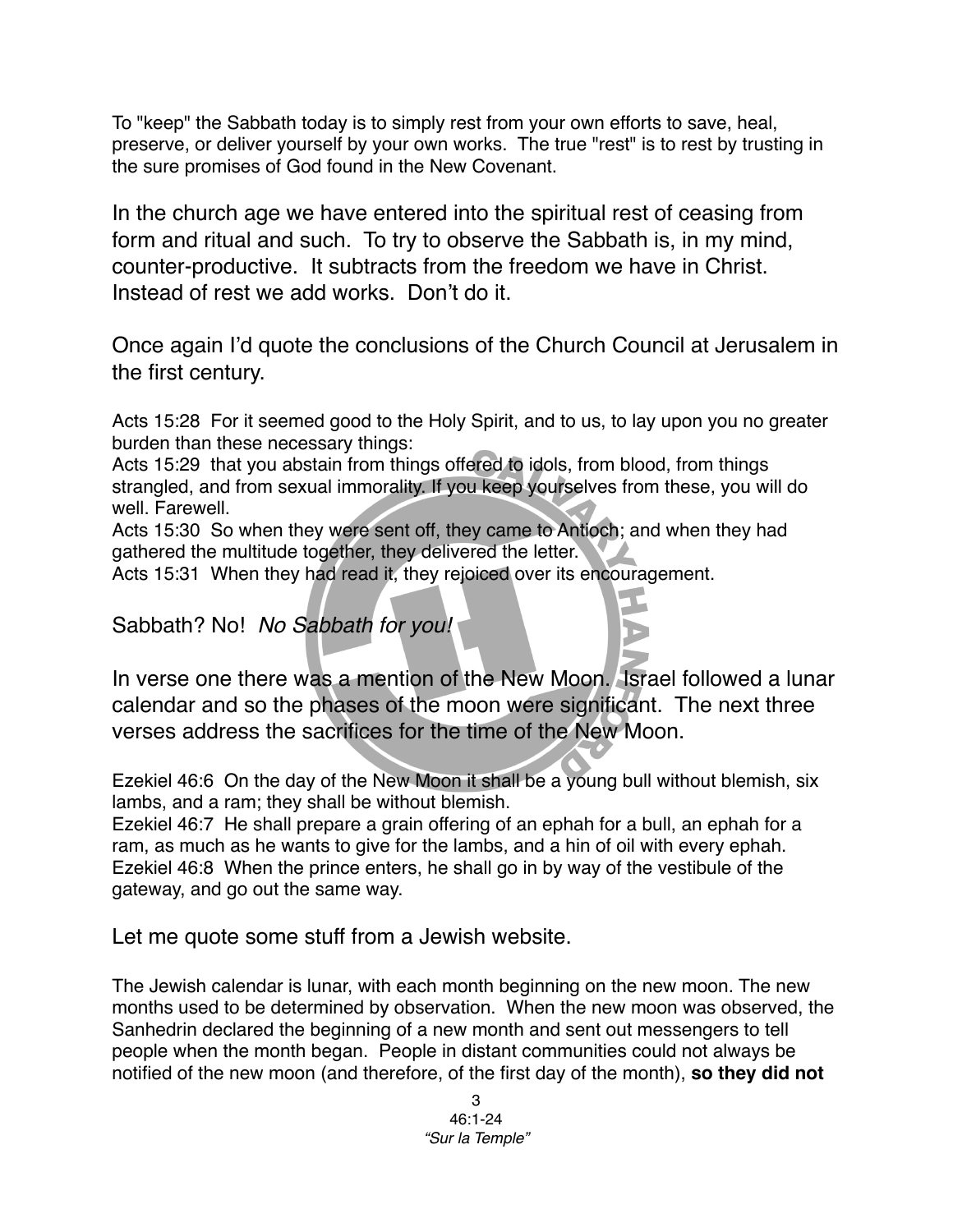**know the correct day to celebrate**. They knew that the old month would be either 29 or 30 days, so if they didn't get notice of the new moon, **they celebrated holidays on both possible days.**

[Thus] you may notice that the number of days of some holidays do not accord with what the Bible specifies. In most cases, we celebrate one more day than the Bible requires [because in ancient times they were not notified on time].

This practice of celebrating an extra day was maintained as a custom even after we adopted a precise mathematical calendar, because it was the custom of our ancestors. This extra day is not celebrated by Israelis, regardless of whether they are in Israel at the time of the holiday, because it is not the custom of their ancestors, but it is celebrated by everybody else, even if they are visiting Israel at the time of the holiday.

All Jewish holidays begin the evening before the date specified on most calendars. This is because a Jewish "day" begins and ends at sunset, rather than at midnight. If you read the story of creation in Genesis, you will notice that it says, "And there was evening, and there was morning, one day." From this, we infer that a day begins with evening, that is, sunset. Holidays end at nightfall of the date specified on most calendars; that is, at the time when it becomes dark out, about an hour after sunset.

The world will be back on a lunar calendar during the Millennium.

All these holidays will mean that lots of people will be going in and come out of the Temple. The next two verses indicate that there will be rules for coming and going.

Ezekiel 46:9 "But when the people of the land come before the Lord on the appointed feast days, whoever enters by way of the north gate to worship shall go out by way of the south gate; and whoever enters by way of the south gate shall go out by way of the north gate. He shall not return by way of the gate through which he came, but shall go out through the opposite gate.

Ezekiel 46:10 The prince shall then be in their midst. When they go in, he shall go in; and when they go out, he shall go out.

I do not think we can emphasize too much that God is orderly. Yes, He is romantic and creative and poetic and artistic. None of that cancels out the fact He is orderly and not prone to confusion.

We, therefore, must be orderly while also giving room for the romantic, the artistic, the poetic.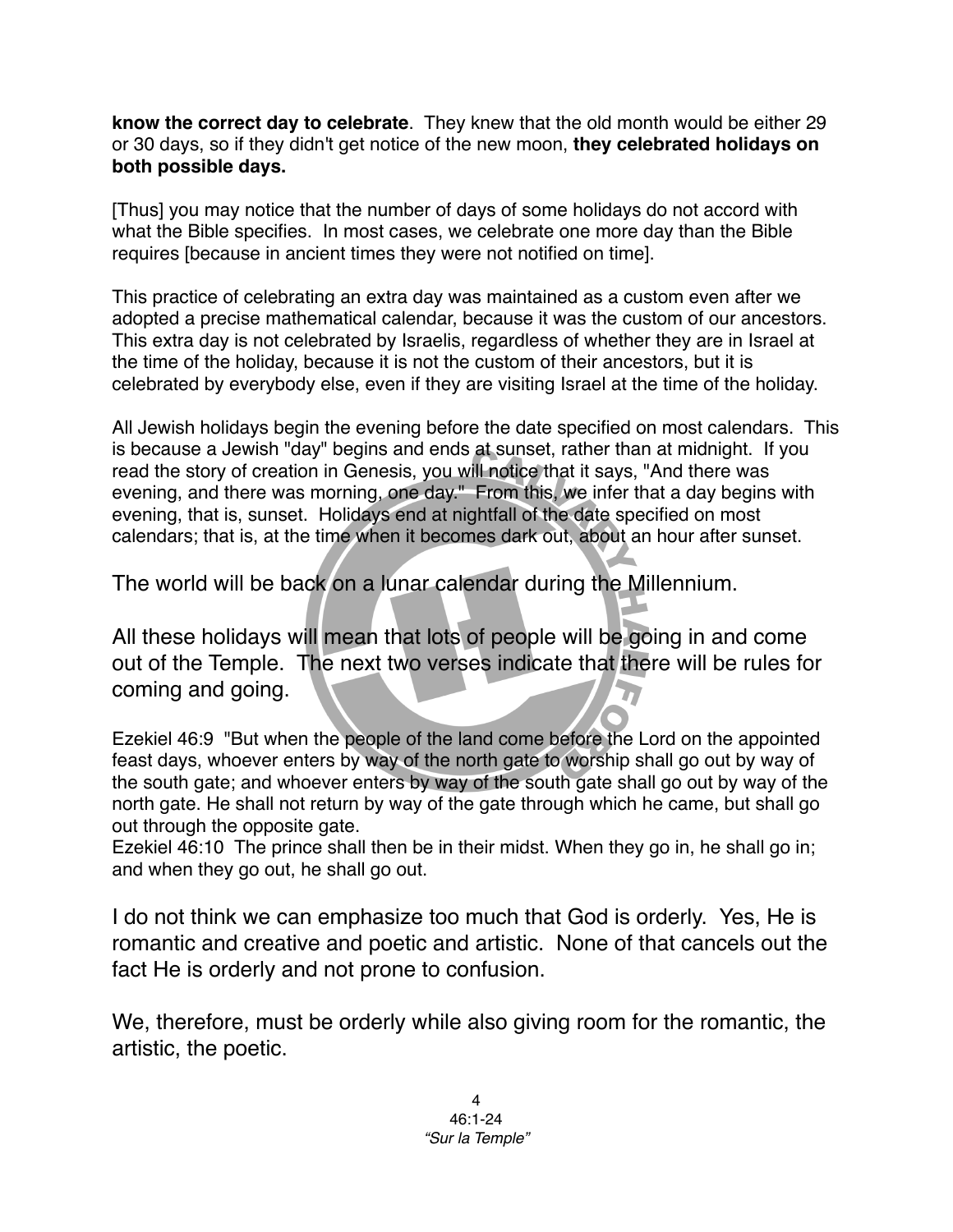I think we have a great facility and that we are using it with real creativity. Take the always touchy subject of kids in worship. On Sunday mornings, to maintain as much order as possible in the main Sanctuary, we restrict the kids by age. But there are lots of other areas on campus where families can sit together and still have an orderly worship.

Then, on Wednesday nights, we do something entirely different. I love it! Order with openness.

Ezekiel 46:11 At the festivals and the appointed feast days the grain offering shall be an ephah for a bull, an ephah for a ram, as much as he wants to give for the lambs, and a hin of oil with every ephah.

Ezekiel 46:12 "Now when the prince makes a voluntary burnt offering or voluntary peace offering to the Lord, the gate that faces toward the east shall then be opened for him; and he shall prepare his burnt offering and his peace offerings as he did on the Sabbath day. Then he shall go out, and after he goes out the gate shall be shut.

The prince figures prominently in all these celebrations. He serves as the facilitator, but also as an example to the people.

Here's a quote by Warren Wiersbe. He said, "Good ministers preach the Word, godly ministers practice it."

Let's open that up to all of us as Christians, not just preachers. Teaching precepts is one thing. Providing the example is quite another.

Ezekiel 46:13 "You shall daily make a burnt offering to the Lord of a lamb of the first year without blemish; you shall prepare it every morning.

Ezekiel 46:14 And you shall prepare a grain offering with it every morning, a sixth of an ephah, and a third of a hin of oil to moisten the fine flour. This grain offering is a perpetual ordinance, to be made regularly to the Lord.

Ezekiel 46:15 Thus they shall prepare the lamb, the grain offering, and the oil, as a regular burnt offering every morning."

In the Old Testament the burnt offering was a staple of the Temple. Burnt offerings were to be made every day, in the morning and the evening (Exodus 29:38-42). An additional burnt offering was to be offered up each Sabbath day (Numbers 28:9-10). Also, at the beginning of each month (Numbers 28:11), at the celebration of Passover on the 14th day of the 1st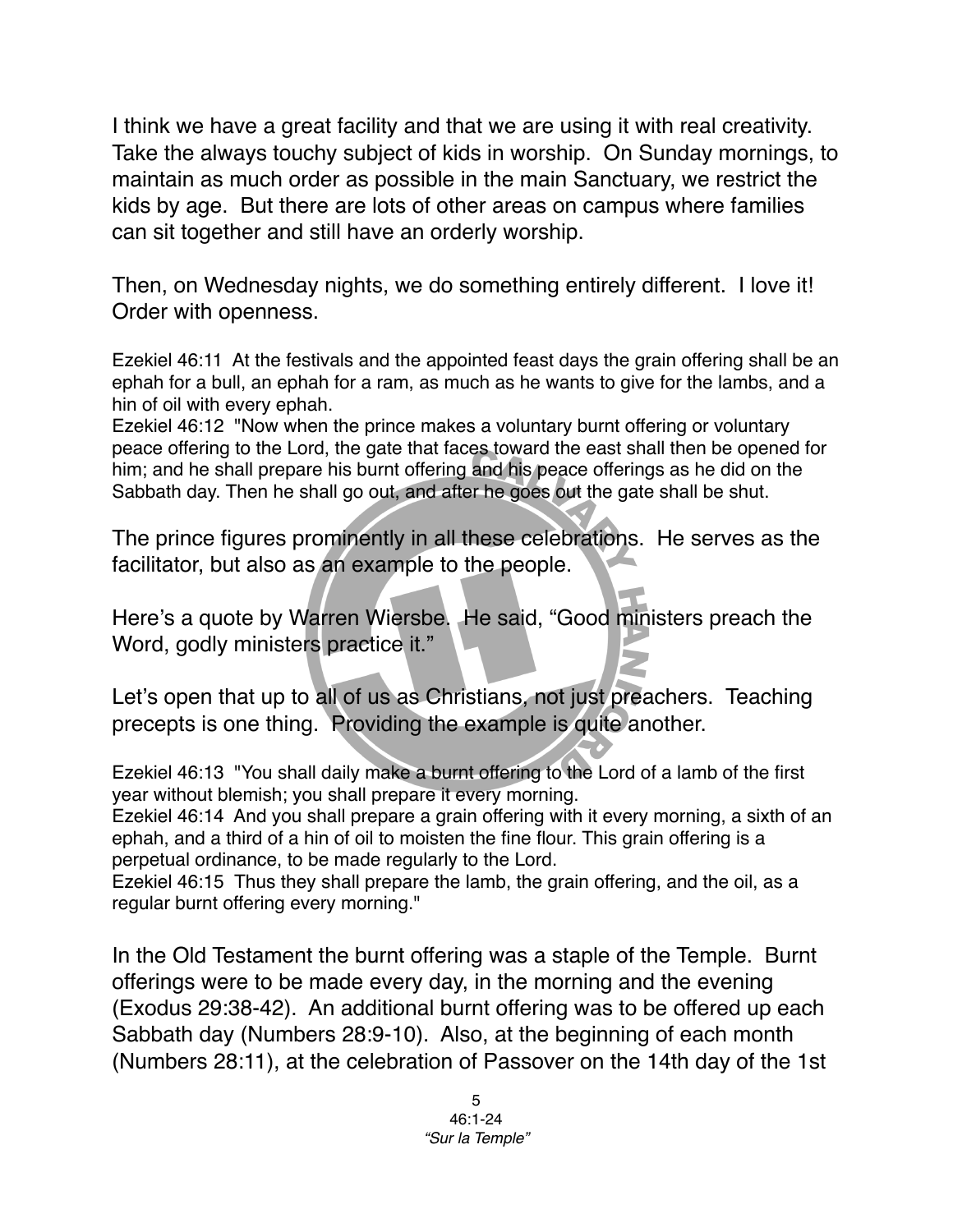month (Numbers 28:16), along with new grain offering at Feast of Weeks (Numbers 28:27), at the Feast of Trumpets, on sacred day in the 7th month (Numbers 29:1ff), and for the celebration of the new moon (Numbers 29:6).

Most of the sacrifices benefited the offerer and the priests in addition to being pleasing to God. Sometimes the offerer would eat some of the meat of the sacrificial animal, and most often the priest received a portion of it.

Not so the burnt offering. Neither the offerer nor the priest partook of any of the meat, for it was all burned in the fire. The hide of the animal was the priest's only portion.

Everyday for one thousand years in the future kingdom there will be a burnt offering in the morning. Why the evening offering ceases I have no clue. It does help to remind us that these verses are most definitely prophetic. Israel has never worshipped this way in a Temple like this.

Ezekiel 46:16 'Thus says the Lord God: "If the prince gives a gift of some of his inheritance to any of his sons, it shall belong to his sons; it is their possession by inheritance.

Ezekiel 46:17 But if he gives a gift of some of his inheritance to one of his servants, it shall be his until the year of liberty, after which it shall return to the prince. But his inheritance shall belong to his sons; it shall become theirs.

Ezekiel 46:18 Moreover the prince shall not take any of the people's inheritance by evicting them from their property; he shall provide an inheritance for his sons from his own property, so that none of My people may be scattered from his property." ' "

Not that we need it, but here is additional proof that the prince is not Jesus, because He has sons. David will have sons and they will have an inheritance.

If he gives land to others, it will revert back to the original owners in the "year of liberty." The mention of him taking the inheritance of others isn't to indicate David might get greedy. After all, he's in his resurrected body and cannot sin.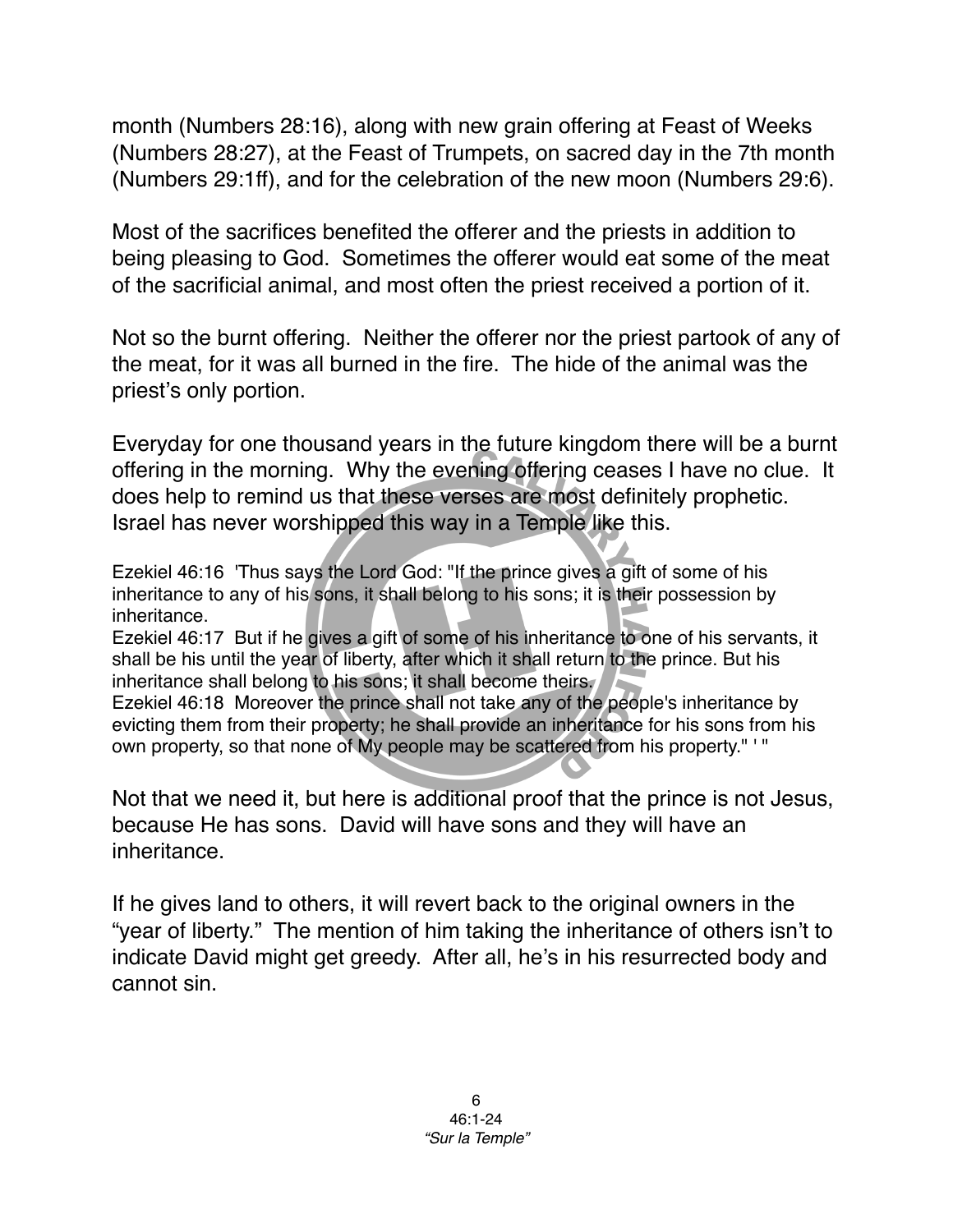No, it is to remind us that not only will there be a [weekly Sabbath,](http://www.biblestudy.org/godsrest/why-do-people-go-to-church-on-sunday-1.html) there will be a Sabbatical (Sabbath) year that occurs every [seven](http://www.biblestudy.org/bibleref/meaning-of-numbers-in-bible/7.html) years, *and* a Jubilee year every [fifty](http://www.biblestudy.org/bibleref/meaning-of-numbers-in-bible/50.html) years. It is then that land reverts back to its inherited owners.

Leviticus twenty-five describes the Jubilee year. "Jubilee" means *liberty*. The Jubilee year was proclaimed with the sound of a trumpet on the Day of Atonement so that all knew the holy year has begun. God owns the land, and in the Jubilee, He wanted the return of every man to his possession. Men, who worked as a servant to pay off their debt, were freed and allowed to return to their own land and to their families.

There will be twenty such Jubilee years in the Millennium. There is no Day of Atonement celebrated in the Millennium, so I'm not sure when or how it will be proclaimed.

I'm going to share something I came across while researching the Jubilee. I don't want you patriots out there to think I'm a traitor; nor do I want you to think I've gotten into superstition. I just am reporting what I read. It's cited in something called *The Digest of Divine Law* (pages 109-110).

The Liberty Bell, currently located in Philadelphia, Pennsylvania, is an iconic symbol of American independence.

The bell's first inscribed line quotes part of the Jubilee call found in the King James Bible version of Leviticus 25:10. The entire text of the Bible verse, with the part inscribed on the bell's top line in capitals, is:

"And ye shall hallow the fiftieth year, and PROCLAIM LIBERTY THROUGHOUT [ALL] THE LAND UNTO ALL THE INHABITANTS THEREOF: it shall be a jubilee unto you; and ye shall return every man unto his possession, and ye shall return every man unto his family."

On July 8th, 1776, the bell rang out summoning the people to hear the reading of America's Declaration of Independence.

Unfortunately, the [United States](http://www.biblestudy.org/prophecy/destiny-of-america.html) has not obeyed the Law of Jubilee. It is widely believed the bell cracked in 1835 A.D. while being rung. The crack, which occurred roughly fifty years after America's War of Independence ended in 1783, was severe enough to